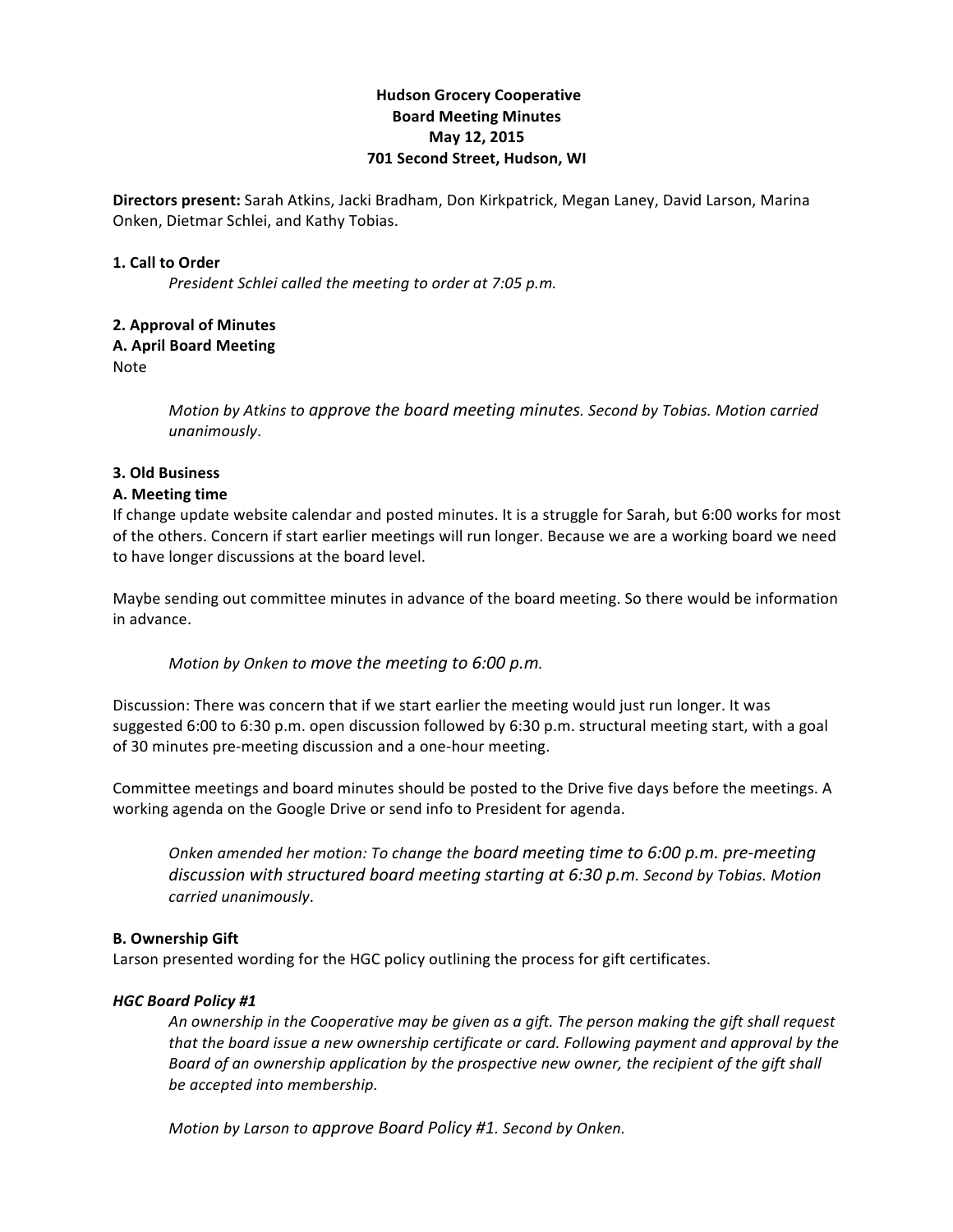Discussion: Kirkpatrick questioned if this is necessary. Atkins noted that over the years the question of issuing gift certificates has reoccurred. In particular issuing gift certificates that are donated to HGC and then used as a giveaway in a drawing. Having a policy on gift certificates makes the process clear so it does not need to be revisited by future boards.

The HGC Board cannot give ownerships but it can sell gift certificates. If any ownership is donated, it must be paid for as a gift certificate.

The policy was sent back to a sub-committee for further work.

*Motion)by)Larson and)second)by)Onken)was)withdrawn.)*

## **C. Corporate Ownership**

Larson noted that the bylaws allow for corporate ownerships, however the board needs to set guidelines for owner benefits for its corporate owners. Larson will draft wording for the corporate policy addressing the number of employees to access HGC owner benefits to present to the board.

Discussion on the number of employees the HGC benefits would extend to, and it was generally agreed that up to 6 employees per company should receive HGC benefits.

The concept of higher fees for corporations was questioned and sent to the Steering Committee to explore.

### **D.!Market/Visibility!Study**

The Market Study Sub-committee noted that Debbie Suassuna at G2G the quote was for one location with three sites. We can select more than three sites within a location. But each additional location (more than one mile from the other location) would add to the cost of the study.

The subcommittee is looking at existing building and lots in Hudson and North Hudson that meet the requirements of 3,000 SF of retail space. The committee will also review the owner's surveys to see what amenities the owners want in the store, such as a deli or bakery.

The sub-committee will put together a recommendation on the market study for the board.

From research and recommendations from Stuart Reid it is very clear that HGC's goal is to open a store with at lease  $3,000 - 5,000$  SF of retail space to be successful.

One building in downtown Hudson the fit that criteria is the South suite in River City Center. Other buildings that have been suggested r the old Vine Street Florest, the Buckeye building, the old Train Depot, 126 2<sup>nd</sup> Street. However, most of these suggestions are either too small or lake parking and access and because of this the sub[committee is also looking into locations in North Hudson, such as the historic railroad car shops an vacant lots off Hwy 35.

Atkins noted that she has a contact for a store designer.

#### **4. New Business**

## **A.!HGC!Owner!Death!**

HGC has recently had owners that have died and it was questioned what happens to there stock. According to the bylaws the stock goes back to co-op. The stock can't be transferred. If it is intended to go to a descendent, HGC would need to buy back the stock and reissue it to transfer it.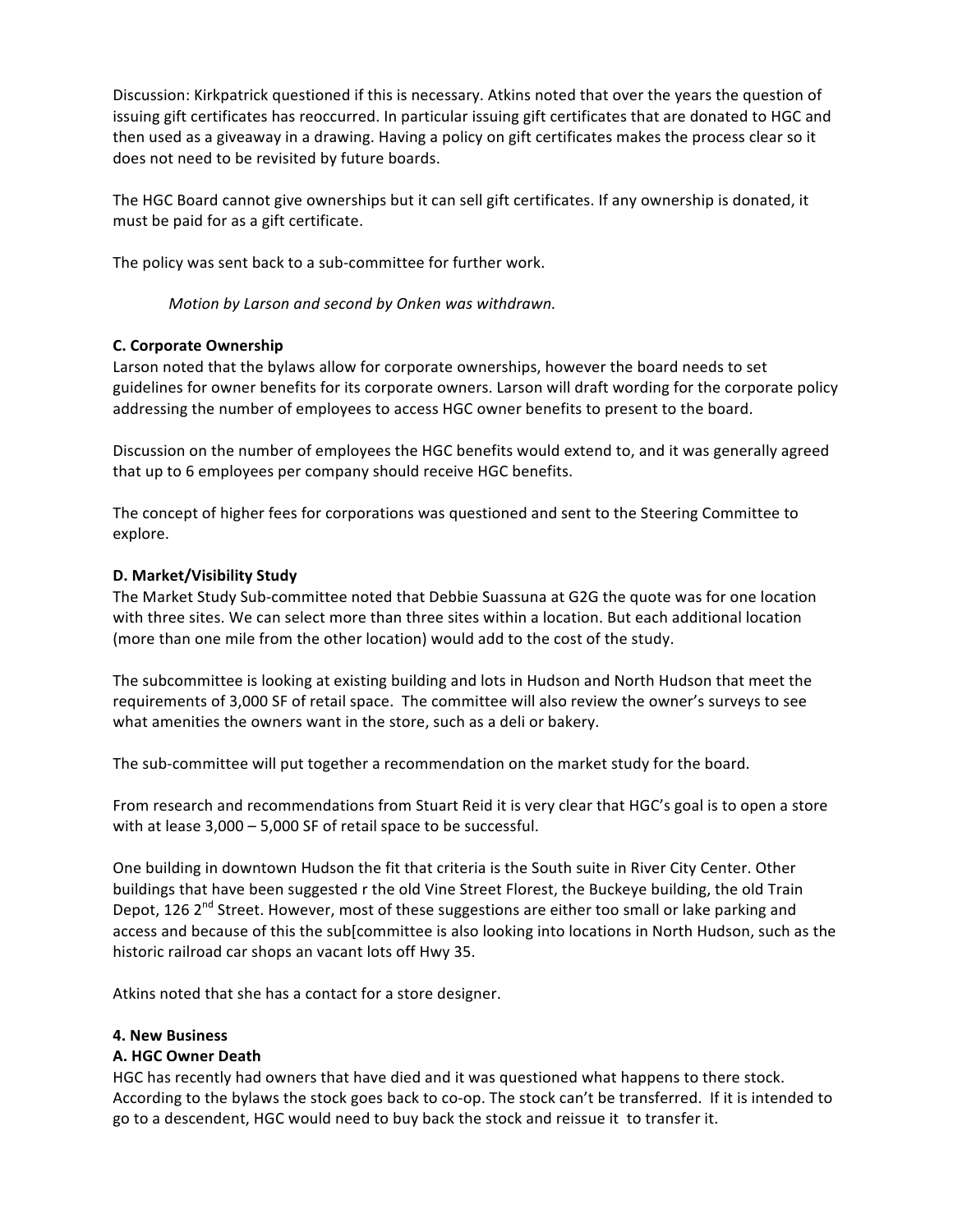Also, when owners no longer want their stock (due to moving, death, etc.), HGC will only issue a refund if it is requested. Refunds need be calculating based on the percentage of book value (equity) of HGC and then divided by number of owners.

Currently HGC has been refunding full value of the shock (\$80) back to those who request a refund. While this is good PR, it is not financially sustainable.

*Motion by Bradham to issue HGC refunds based on calculating the percentage of book* value (equity) of HGC and then divided by number of owners. Second by Larson.

## After discussion the motion was amended:

*Motion by Bradham to issue HGC refunds based on calculating the percentage of HGS's equity,)bases)on)most)recent)fiscal)year)end, and)then)divided)by)number)of)owners.) Second)by)Larson.)Motion)carried)unanimously*.

*Motion)by)Tobias to)only)refund)an)ownership)if)a)written)request,)or)email)request)is)made.) Second)by)Onken.)Motion)carried)unanimously*.

### **5.!Board!Reports**

## **A. President's Report** - None

### **B. Vice President** - None

### **C.!Treasurer**

Atkins submitted the treasurer's report of \$16,828 at the end of April, with \$18,510 to date.

A grant from the Bauer Fund for \$500 was received for education. These funds must be spent on education for board or committee members.

Atkins asked who attended CDA Consulting seminar?

## **D. Secretary - None**

## **E. Other Director's Report**

Kirkpatrick was concerned that there are a lot of emails exchanged between board members outside of the board meetings and was concerned that the would be considered part of the board meetings. As this is a working board and there is a great deal of crossover between directors and committees and discussion/emails need to continue, however board decisions need to beamed at the board meetings.

Onken expressed concern that the "Business" page of the HGC website may include listings for businesses who may not be aligned with the HGC message. It was concluded that with the new website design the Business" page should be removed.

It was also noted that Onken's and Laney's bios need to be added to the HGC website.

Kirkpatrick discussed HGC goals and the need to craft a clean message the board agrees to.

Kirkpatrick noted that the committee charters need to be reviewed each year.

**7. Committee!Reports A. Fundraising & Finance** - None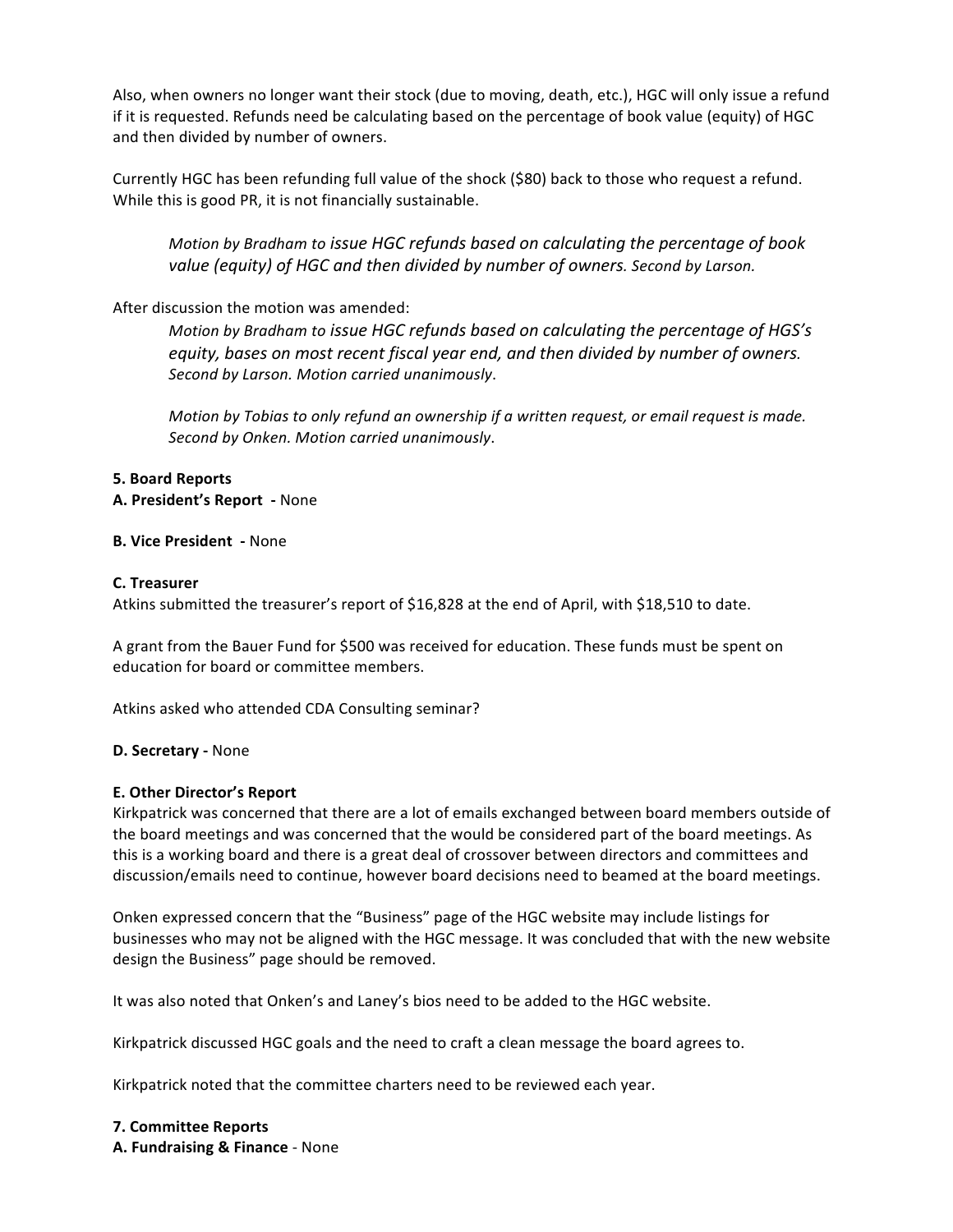## **B. Ownership & Volunteer**

29 new HGC ownership applications were presented to the Board.

- 251 Steven and Lisa Bekemeyer
- 285 Antonina Boonacker and Pedro Tortosa
- 286 James Holmberg
- 287 Tom Mayer
- 288 Samantha and Rob Foster
- 289 Shelby Henriksen
- 290 Lynn West Brunckhorst
- 291 Kishori Koch
- 292 Joanne and Joe Norell
- 293 Martin and Maren Engebretson Dahlke
- 294 **Lynnell and Scott Nemitz**
- 295 Laura and Jim Butler
- 296 **Renee Stevens**
- 297 Sara and Justin Genereaux
- 298 Mary McGurran and Dan Schmit
- 299 Diana Heglund
- 300 Rebecca and Mark Bonesteel
- 301 Nikki Miller
- 302 Paula and Gabe German
- 303 **Bill Hooper**
- 304 Cayte Anderson and Carter Dedolph
- 305 Randy and Catherine Smith
- 306 Kelli Betz
- 307 Jodi Larson
- 308 **Bonnie and Gary Hesse**
- 309 Patti Melich and Mark Nelson
- 310 Gail N. Dahlstrom
- 311 Jackie Dahlstrom
- 312 Elizabeth and Dennis Schertz

Motion by Bradham to approve 29 new HGC ownership applications. Second by Oken. Motion carried unanimously.

#### **C. Marketing & Communications**

Atkins noted that the Marketing Committee minutes were distributed.

Directors were encouraged to attend the Chambers Simply Social on May 19<sup>th</sup>

#### D. Steering

Kirkpatrick offered to put together binders of the current by-laws for any directors who wanted a copy.

Kirkpatrick noted some board education opportunities: Laney was did not attend the board meeting with Stuart Reid, but the other directors who attended have completed this one retreat.

There is a CDL 101 coming in September 19<sup>th</sup>.

President Schlei was directed to schedule two additional retreats with the potential topics of: events bag kit, crafting the HGC message, training on Google Drive or other project management program.